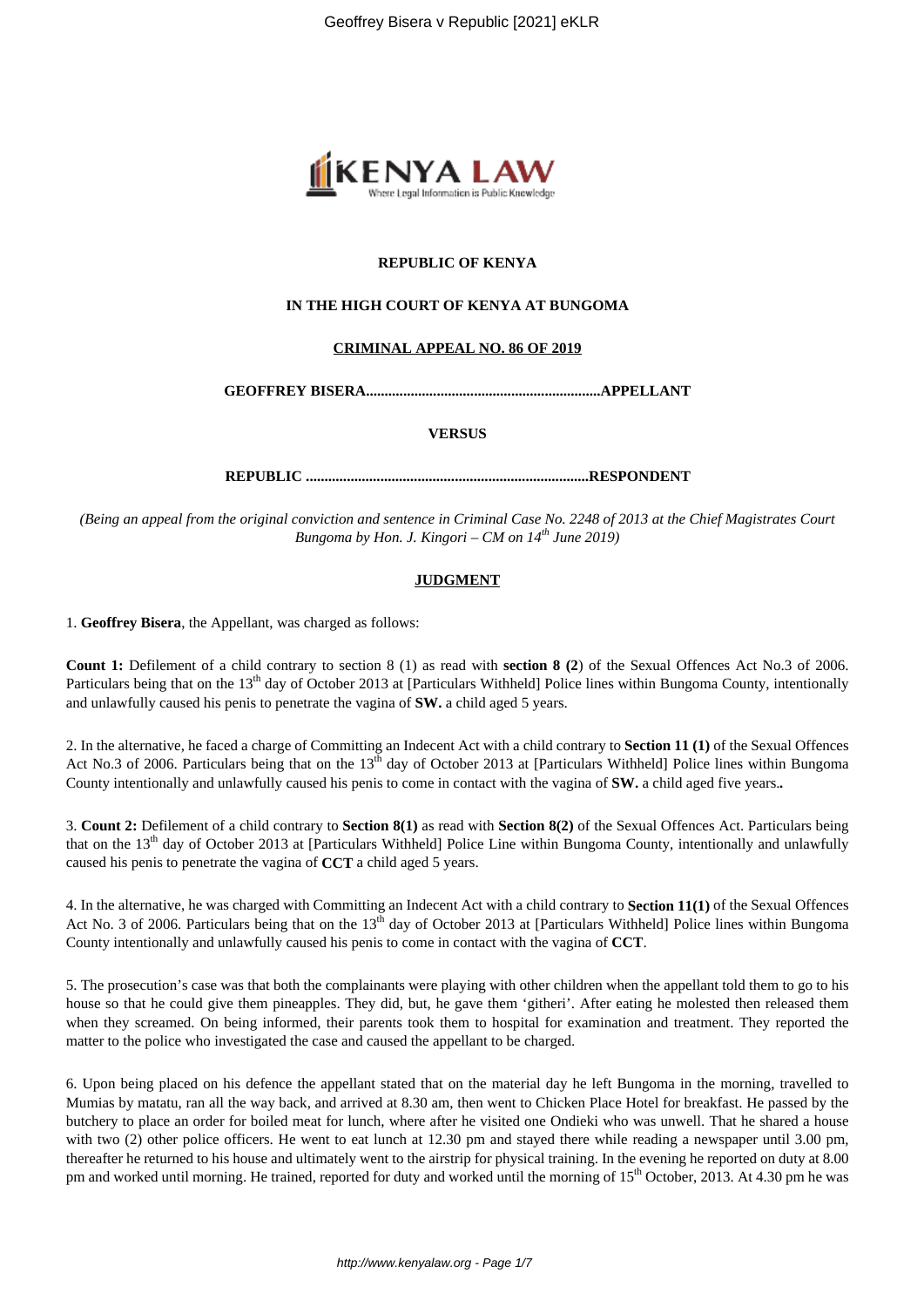called by the Officer Commanding the Station (OCS) and informed of the allegations that he had molested children. The father of 1<sup>st</sup> complainant, **SW** arrived and threatened to shoot him with a pistol. Therefore he (Appellant) demanded to be charged otherwise he would be shot. He explained that he had disagreed with the 1<sup>st</sup> complainant's father who was a CID Corporal driver following an incident where he arrived at midnight in the course of the month of May 2013 and started removing items from the motor-vehicle which turned out to be alcohol. When he demanded to know what he had carried, he claimed that he was investigating the items and they disappeared. The appellant reported the matter to the OCS. The OCS summoned him and he told him off but he returned the alcohol to the accident vehicle. That the corporal threatened to teach him a lesson and he was even shot in a robbery incident in Nairobi. Concerning this case the OCS advised him to report to Corporal Yusuf which he did and was placed in cells and charged the following day.

7. He faulted the police for not conducting an investigation parade as he lived with two (2) colleagues, and there was a water point some two meters away from his house where women wash clothes and hang them on a drying line that was outside his door and that he was not taken to hospital for examination.

8. The appellant called a witness who shared a house with him, PW2 No. [Particulars Withheld] Inspector Otieno Ogenda who testified that on the  $13<sup>th</sup>$  October 2013 he was on night patrol duties, therefore he was sleeping inside the house. He woke up at 3.00 pm preparing for his night duty therefore he did not witness anything. The following morning he heard PW1's father complaining that she had been defiled at the house. He got interested and enquired from Madam Cherop who told him that she had checked the child, taken her for examination but nothing was found. When he met SW's father, he said that the matter was weighty and demanded for Ksh.800,000/- When he contacted the appellant, he did not have money. The following day SW's father called him and now asked for Ksh.300,000/- He pleaded with him but the appellant did not have any money. That he was never interviewed and the police quarters are one (1) roomed, separated by curtains.

9. The trial court considered evidence adduced and found that there was no evidence to support the allegation of defilement of the complainants, but, was of a considered view that indecent acts had been perpetrated against them. The learned Trial Magistrate believed the children because having observed their demeanor they were firm and consistent and even demonstrated how the perpetrator's 'dudu' was put into their private parts. That although a high vaginal swab done on PW1 showed spermatozoa, her hymen having been intact, he did not entertain a doubt in his mind as to the act of indecency having occurred. He was not persuaded that the appellant was framed following a grudge between him and the corporal.

10. Aggrieved, the appellant appeals on grounds that:

(i) That the trial Magistrate erred in law and fact when in his judgment failed to handle the evidence of the Appellant in the manner as directed by the law.

(ii) That the learned trial Magistrate erred in law and fact as he failed to take into account pieces of contradictory evidence taken from the prosecution witness. Their evidence rouses reasonable doubt on the prosecution case.

(iii) That the trial Magistrate erred in law and fact when he convicted the appellant while the prosecution's case had not been proved to the requisite standards.

(iv) That the learned trial Magistrate erred in law and fact when he handed down a sentence on the appellant, which the sentence was wrongful and unlawful in the circumstances of the matter.

(v) That the learned trial Magistrate erred in law and fact when he relied on the evidence of the witnesses who were recalled but never turned up.

11. The appeal was canvassed through written submissions.

It was urged by learned counsel for the appellant, **Mr. Onkangi** that the burden of proof that lay on the prosecution was to be proved beyond a shadow of doubt. As explained in the case of **Miller -vs- Minister of Pension (1947) 2 ALL 372-373** where it was held that:

*"That degree is well settled. It need not reach certainty but it must carry a high degree of probability. Proof beyond reasonable*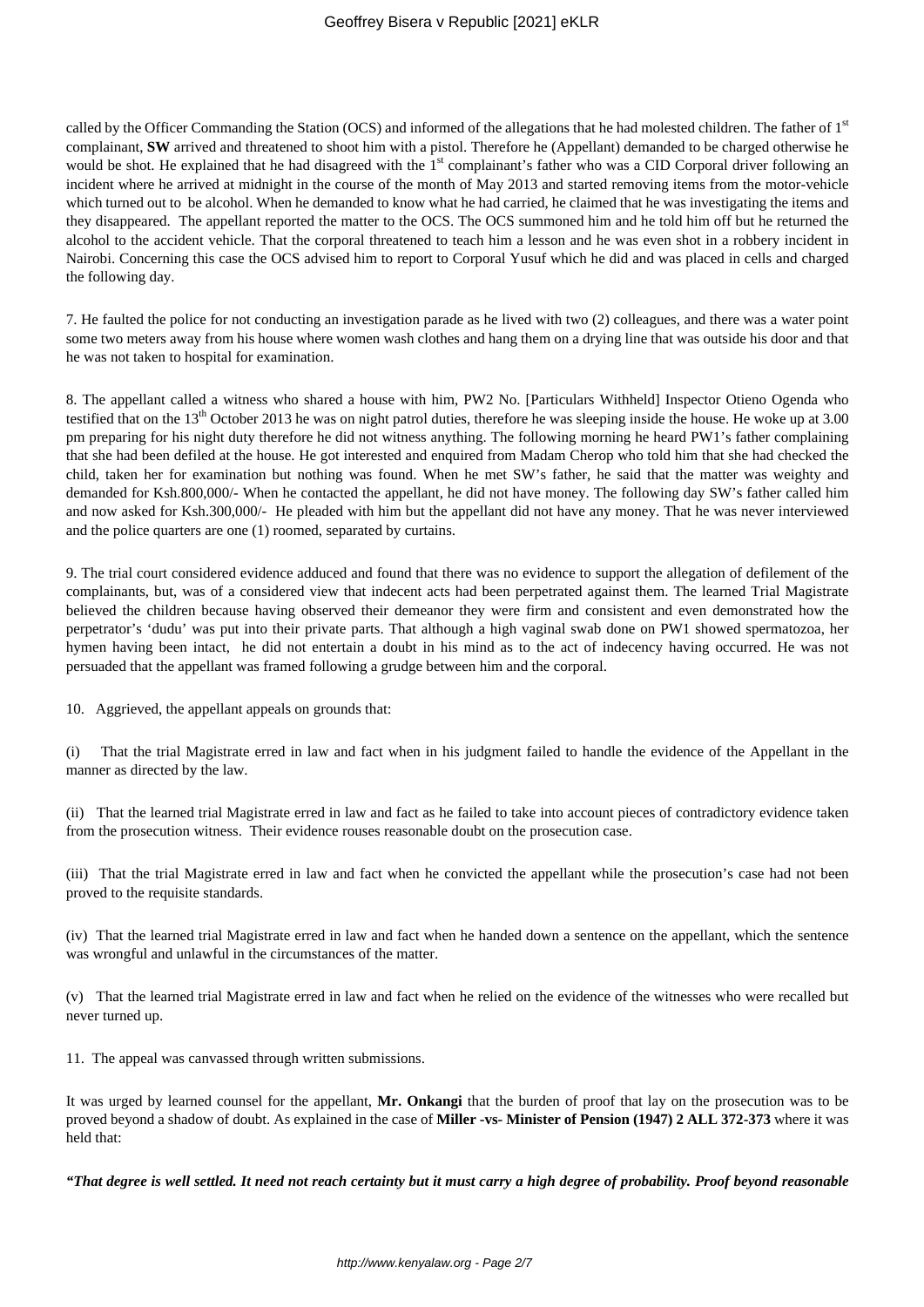*doubt does not mean proof beyond the shadow of a doubt. The Law would fail to protect the community if it admitted fanciful possibilities to deflect the course of justice. If the evidence is so strong against a man as to leave only a remote possibility in his favour which can be dismissed by a sentence of course, it is possible but not in the least probable, the case is proved beyond reasonable doubt but nothing short will suffice."*

12. That evidence adduced by the prosecution was scanty which the court should not have relied on to convict the appellant. That PW1 could not tell the court when the incident took place, and when she went to hospital. That she alleged that when they entered the house of the appellant they sat on chairs while PW2 said that they sat on the bed. He questioned why PW2 was taken to school, and after her mother checked her the previous day and found nothing.

13. That the mode of identification was not reliable as no identification parade was conducted; a crucial witness whose evidence could have placed the complainants at the house of the appellant per the prosecution's allegations was not called to testify. In that regard he relied on the case of **Bukenya and Others -vs- Uganda (1972) EA 549** where the court stated that:

"*The prosecution must make a available all witnesses necessary to establish the truth even if their evidence may be inconsistent. Where the evidence called is barely adequate, the court may infer that the evidence of uncalled witnesses would have tended to be adverse to the prosecution.*"

14. That the age of the complainant was not ascertained as no birth certificates were not produced.

15. Further, the trial court was faulted for having acted *suo moto* and ordered re-calling of witnesses to testify, who did not turn up then proceeded to rely upon their evidence.

16. Arguing that there was no evidence to warrant a conviction on alternative counts, he relied on the case of **Abdi Ismail Moulid -vs- Republic (2019) eKLR** where **Mrima J** held that:

*"As to whether there was any contact between any body part of the appellant with the genital organ, breast or buttocks of the complainant which act however did not cause any penetration, I must say that I have re-read the proceedings severally and did not see anywhere where the complaint alleged that the appellant touched her genital organ, breast or buttocks. The complainant talked of the appellant having had sex with her twice, an allegation which the trial court rejected for lack of proof and no appeal was lodged against the finding. The complainant was not lead to describe how the sexual act unfolded and which part of her body was touched by which part of the body of the appellant. With such state of evidence, I do not see how the offence of committing an indecent act with a child was proved. A trial court should not assume that once it finds no evidence of commission of the principal charge of defilement then the lesser charge of committing an indecent act with a child must have been committed. Every offence has the same threshold of being proved beyond any reasonable doubt"*

17. And that the defence case was not shaken.

18. The appeal is opposed by the Respondent/state. It is submitted that the trial court considered evidence on record accordingly without favour. That the court analyzed and dismissed the defence of the appellant together with that of his witness as an afterthought. That evidence adduced by the complainant minors who were firm and consistent and told the truth was not contradictory. He denied the allegations that the court opened the prosecution's case on its own motion. That PW4 and PW5 were to be re-called because part of their evidence was torn up, but they had already given their evidence and they were investigation officers whose evidence was not completely lost.

19. This being a first appellate court, I am duty bound to analyse and evaluate afresh all the evidence adduced before the trial court and draw my own conclusions while bearing in mind that I neither saw nor heard any of the witnesses. In the case of *Okeno vs. Republic [1972] EA 32*, the Court of Appeal set out the duties of a first appellate court as follows:

*"An Appellant on a first appeal is entitled to expect the evidence as a whole to be submitted to a fresh and exhaustive examination (Pandya vs. Republic (1957) EA. (336) and the appellate court's own decision on the evidence. The first appellate court must itself weigh conflicting evidence and draw its own conclusion. (Shantilal M. Ruwala Vs. R. (1957) EA. 570). It is not the function of a first appellate court merely to scrutinize the evidence to see if there was some evidence to support the lower court's finding and conclusion; it must make its own findings and draw its own conclusions. Only then can it decide whether the*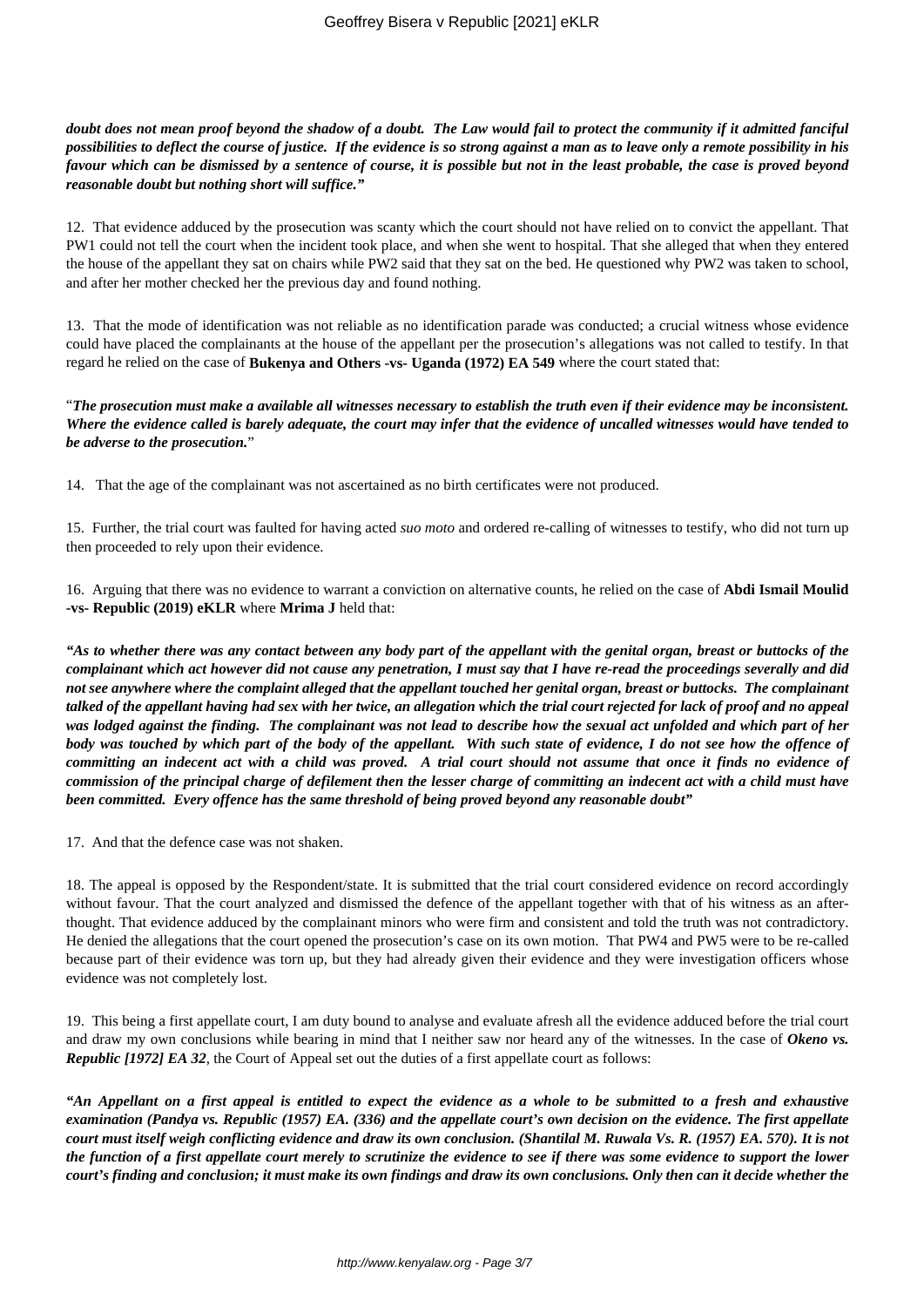*magistrate's findings should be supported. In doing so, it should make allowance for the fact that the trial court has had the advantage of hearing and seeing the witnesses, see Peters vs. Sunday Post [1958] E.A 424."*

20. This court's duty being to re-consider evidence adduced in totality so as to satisfy itself whether the trial court reached a correct conclusion, I must interrogate whether the main and alternative counts were proved. Being a criminal case, the prosecution was required to prove the case against the accused (Appellant) beyond reasonable doubt. In the case of **Republic -vs- Derrick Waswa Kuloba (2005) eKLR** it was stated that:

*"The burden of the prosecution is to establish its case beyond reasonable doubt."*

21. In the case of **Republic -vs- David Ruo Nyambura and 4 others (2000) eKLR** it was stated that:

*"An accused person does not assume any burden to prove his innocence in a criminal case. He is obligated only, if he so wishes to give an explanation or raise a defence to the charge which is probably or possibly true."*

22. Section 8 (1) of the Sexual Offences Act provides:

*A person who commits an act which causes penetration with a child is guilty of an offence termed defilement.*

23. To prove the offence of defilement the prosecution was required to prove:

a The age of the victim

- b. The act of penetration
- c. Positive identification of the assailant

24. The defence argues that the age of both complainants was not proved. The age had to be proved beyond reasonable doubt as was stated in the case of **Hillary Nyongesa -vs- Republic (2010) eKLR** where the court stated that:

*"Age is such a critical aspect in Sexual Offences that it has to be conclusively proved. Anything else is not good at all. It will not suffice. And this becomes more important because punishment (sentence) under the Sexual Offences Act is determined by the age of the victim"*

25. In the case of **Francis Omuroni -vs- Uganda, Criminal Appeal No.2 of 2000,** the Court of Appeal stated that:

*"In defilement cases, medical evidence is paramount in determining the age of the victim and the doctor is the only person who could professionally determine the age of the victim in the absence of any other evidence, apart from medical evidence, age may also be proved by birth certificate, the victim's parents or guardian and by observation and common sense…"*

26. In the case of **Mwalango Chichoro Mwanjembe -vs- Republic (2016) eKLR** the Court of Appeal stated that:

*"The question of proof of age has finally been settled by recent decisions of this Court to the effect that it can be proved by documentary evidence such as a birth certificate, baptism card or by oral evidence of the child if the child is sufficiently intelligent or the evidence of the parents or guardian or medical evidence, among other credible forms of proof"*

27. The charge sheets in respect of both complainants indicated that both of them were five (5) years old. PW1 SW told the court that she did not know her age but her mother told her that she was seven (7) years old. **PW2 CC** told the date she was born but she was six (6) years old. **PW3 EMN** the mother of PW1 told the court that PW1 was born on 15<sup>th</sup> November 2006. **PW7 NO.83740 Corporal Joylene Cherop** the mother of **CC** stated that her daughter was aged five (5) years. Both complainants were subjected to medical assessment and their age estimated to be children of tender years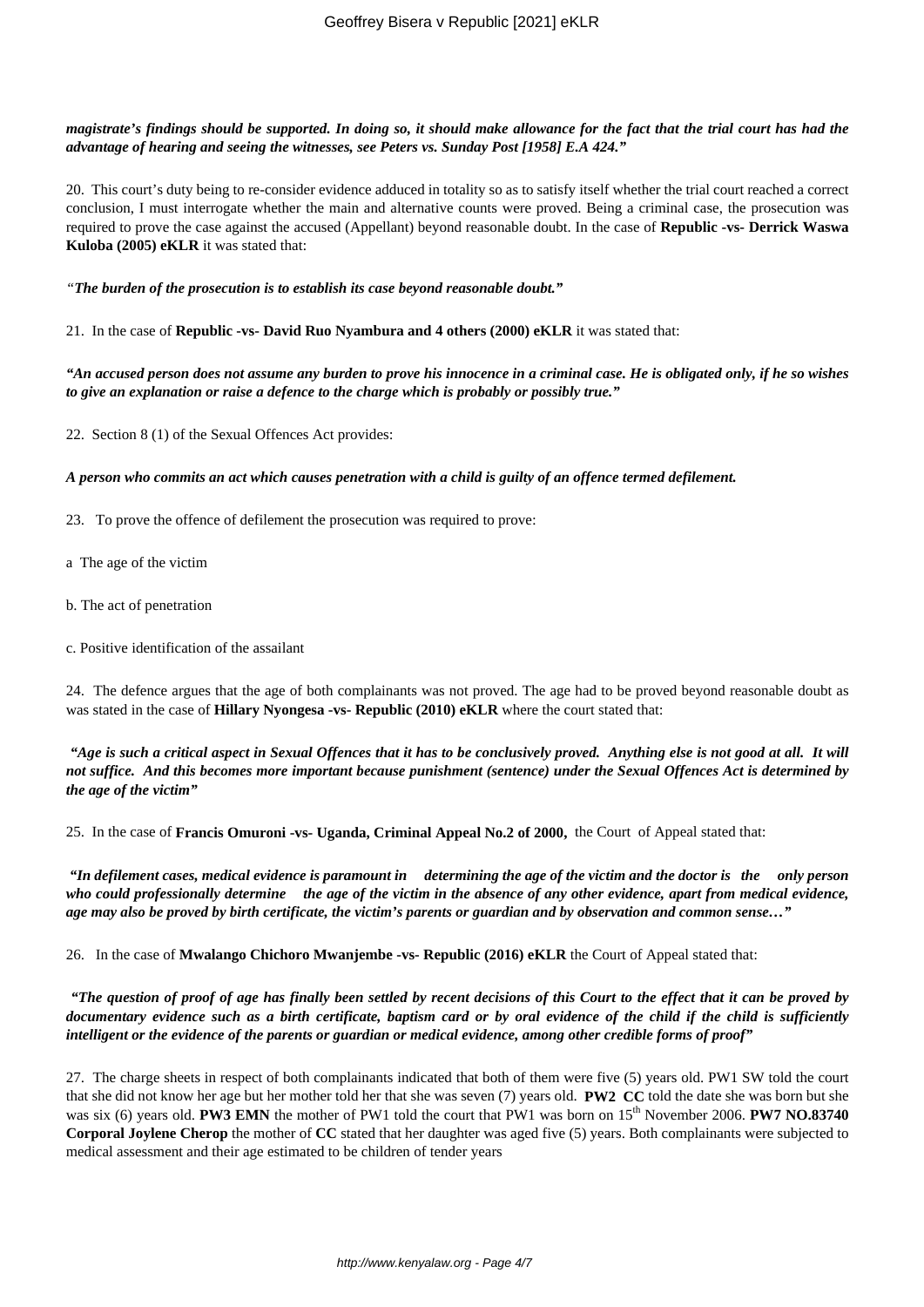28. On the question of penetration, it is defined by section 2 of the Sexual Offences Act as:

#### *The Partial or complete insertion of the genital organs of a person into the genital organs of another person;*

29. **S.W.** told the court that the incident occurred at midday of the 13<sup>th</sup> day of October 2013. That as she played with **J, K.** and **C.C.** the appellant called and offered to give them pineapples. They went and ate 'githeri' instead and the appellant who promised to show them something unleashed his 'dudu' interpreted to be his genital organ and inserted it into PW2 C.C.'s genetalia who had been made to lie on the bed. She screamed and he told her to go out, leaving him with PW1 S.W. He also inserted his 'dudu' into her genitalia and she saw some whitish substance in her vagina and she screamed. He told her to dress up and leave, she went outside and told J. what had happened then asked her to tell her mother. Both the complainants stated that the appellant inserted a finger prior to inserting the 'dudu' into their private parts. According to PW2 when PW1 was being molested she was not present.

30. PW3 S.W.'s mother did not get to hear of the allegation until the following day, the  $14<sup>th</sup>$  October 2013 at midday. She was given the information by PW7 the mother of PW2 C.C. got the information from J. and she enquired from PW2 who confirmed that they had been molested. According to her testimony she got the information on 13<sup>th</sup> October 2013 at 5.00pm but when she examined the child she did not "see anything strange." She took the child to hospital on the material date at night but nothing significant was noted.

31. PW3 having received the information on the 14<sup>th</sup> October 2013waited for the child to return from school that is when she interrogated her and later took her to hospital. She also examined the complainant but did not see anything unusual.

32. The complainants were examined at the outset by **PW8 Ogochi Oigo Wilson,** a clinical officer who was based at Bungoma County Referral Hospital. A high vaginal swab done at the laboratory in respect of PW1 showed evidence of bacterial infection, spermatozoa were seen and pus cells too. He formed an opinion that it was a case of attempted defilement. With regard to PW2 C.C. no spermatozoa were seen but there was presence of pus cells that indicated a bacterial infection in progress which was sexually transmitted hence a conclusion of attempted penetration on cross examination he said that even for PW1 there was no penetration.

33. **PW6 Dr. Raymond Ndamba** examined the complainants for purposes of filling P3 forms. In respect to PW1 he found her hymen intact but noted that the high vaginal swab done which showed presence of spermatozoa and pus cells. With regard to PW2 evidence adduced in her regard was interfered with as it was torn up. But, on cross examination he stated that there was no obvious fleeting of penetration.

34. Evidence adduced by the medical practitioners leave a doubt as to whether there was partial penetration. Therefore, the learned Magistrate correctly reached the finding that the cases of defilement remained unsupported.

35. Looking at the alternative charges, **Section 2** of the Sexual Offences Act defines "indecent act" as:

*"Indecent act" means an unlawful intentional act which causes—*

(a) *Any contact between any part of the body of a person with the genital organs, breasts or buttocks of another, but does not include an act that causes penetration;*

#### (b) *Exposure or display of any pornographic material to any person against his or her will;*

36. The minors gave accounts of how the appellant's 'dudu' was placed and how it touched their genitalia and they felt pain and screamed. It is however argued that the prosecution's case was full of contradictions. It is contended that the minor's evidence was not clear and consistent as PW1 said they sat on a bed while PW2 said they sat on a chair. In the case of **Dickson Elia Nsamba Shapwata & Another -vs- the Republic Cr. App. No. 92 of 2007** the Court of Appeal stated that:

*"In evaluating discrepancies, contradictions and omissions, it is undesirable for a court to pick out sentences and consider them in isolation from the rest of the statements. The Court has to decide whether inconsistencies and contradictions are minor, or whether they go to the root of the matter."*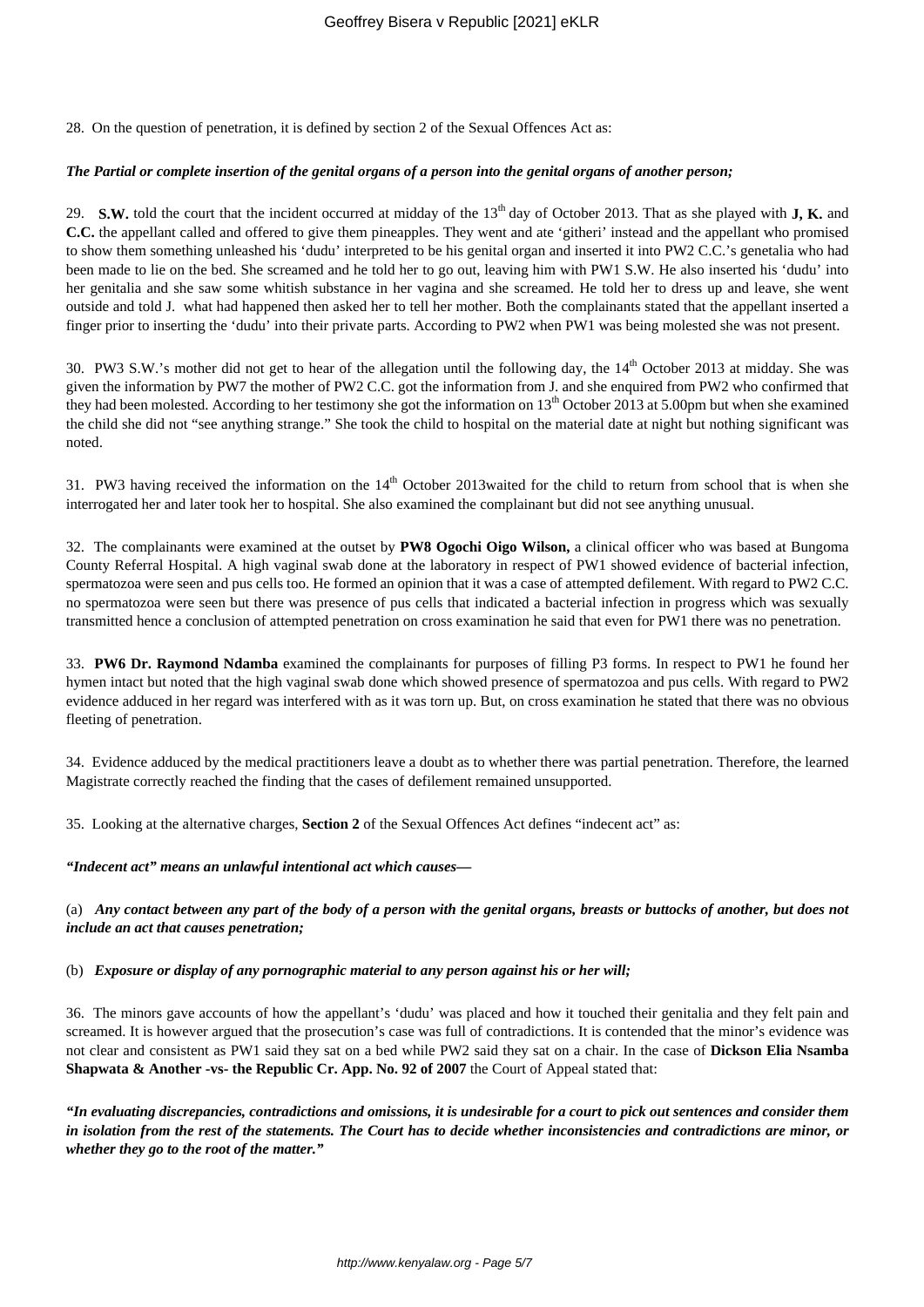37. The contradictions alluded to were not grave so as to affect the essential ingredients of the offences. The minors were consistent as to the appellant's actions as to when he called them, offered them 'githeri' and lay on each one of them in turns. PW1 divulged what happened to J. who told PW7 and the children repeated what happened, to their parents. It is urged that failure to call J was detrimental to the prosecution's case. It is not in dispute that J. was a minor.

38. In the case of **Keter v Republic [2007] 1 EA 135** the court held inter alia:

# *"The prosecution is not obliged to call a superfluity of witnesses but only such witnesses are sufficient to establish the charge beyond any reasonable doubt."*

*39.* Evidence adduced by PW1 and PW2 which was believed by the trial court that observed their demeanor and gave its reasons could not be dismissed to have been barely adequate.

40. The appellant put up a defence of alibi, in the case of **R -vs- Sukha Singh s/o Wazir Singh & others (1939) 6 EACA 145** the Court of Appeal held that:

*"If a person is accused of anything and his defence is an alibi, he should bring forward that alibi as soon as he can because, firstly, if he does not bring it forward until months afterwards there is naturally doubt as to whether he has not been preparing it in the interval, and secondly, if he brings it forward at the earliest possible moment it will give prosecution an opportunity of inquiring into that alibi and if they are satisfied as to its genuineness proceedings will be stopped".*

41. The appellant ought to have put forward the allegation of having not been at the scene of the incident at the earliest opportunity to enable the prosecution investigate it. In the case of **Charles Anjare Mwamusi -vs- R CRA No. 226 of 2002** the Court of Appeal stated that:

# *""An alibi raises a specific defence and an accused person who puts forward an alibi as an answer to the charge preferred against him does not in law thereby assume any burden of proving that answer and it is sufficient if an alibi introduces into the mind of a court a doubt that is not unreasonable Kiarie V. Republic (1984) KLR 739 at page 745 paragraph 25."*

42. The trial court rightly found that the appellant was in his house for the part of the day after finishing training therefore he had the opportunity of committing the offence. His witness came up with a testimony to fill in any lacuna that may have been established but this was an individual he did not refer to during his testimony. This was a person who may have been availed as an afterthought. The witness did not seem to be aware of an alleged grudge between the appellant and his colleague.

43. It is evident that proceedings capturing evidence of the investigating officers were tornup. The court had directed that they were to be re-called. The appellant therefore argues that his rights were infringed in regard to a fair trial which is a non limited right. The appellant failed to demonstrate how he was prejudiced. The court made the order *suo moto* and having failed to turn up proceeded to rely on evidence adduced.

*44.* In the case of *Jeremiah Gathuku vs Republic, Cr. App. No. 73 of 2008*, it was held that:

# *"The effect of failure to call police officers in criminal trial, including investigating officer, is not fatal to the prosecution under the circumstances each particular case so demonstrate."*

45. The trial court that heard evidence of the witnesses relied on evidence of complainants, noted their demeanor and relied on section 124 of the Evidence Act that provides thus:

*Notwithstanding the provisions of section 19 of the Oaths and Statutory Declarations Act (Cap. 15), where the evidence of the alleged victim is admitted in accordance with that section on behalf of the prosecution in proceedings against any person for an offence, the accused shall not be liable to be convicted on such evidence unless it is corroborated by other material evidence in support thereof implicating him:*

*Provided that where in a criminal case involving a sexual offence the only evidence is that of the alleged victim of the offence,*